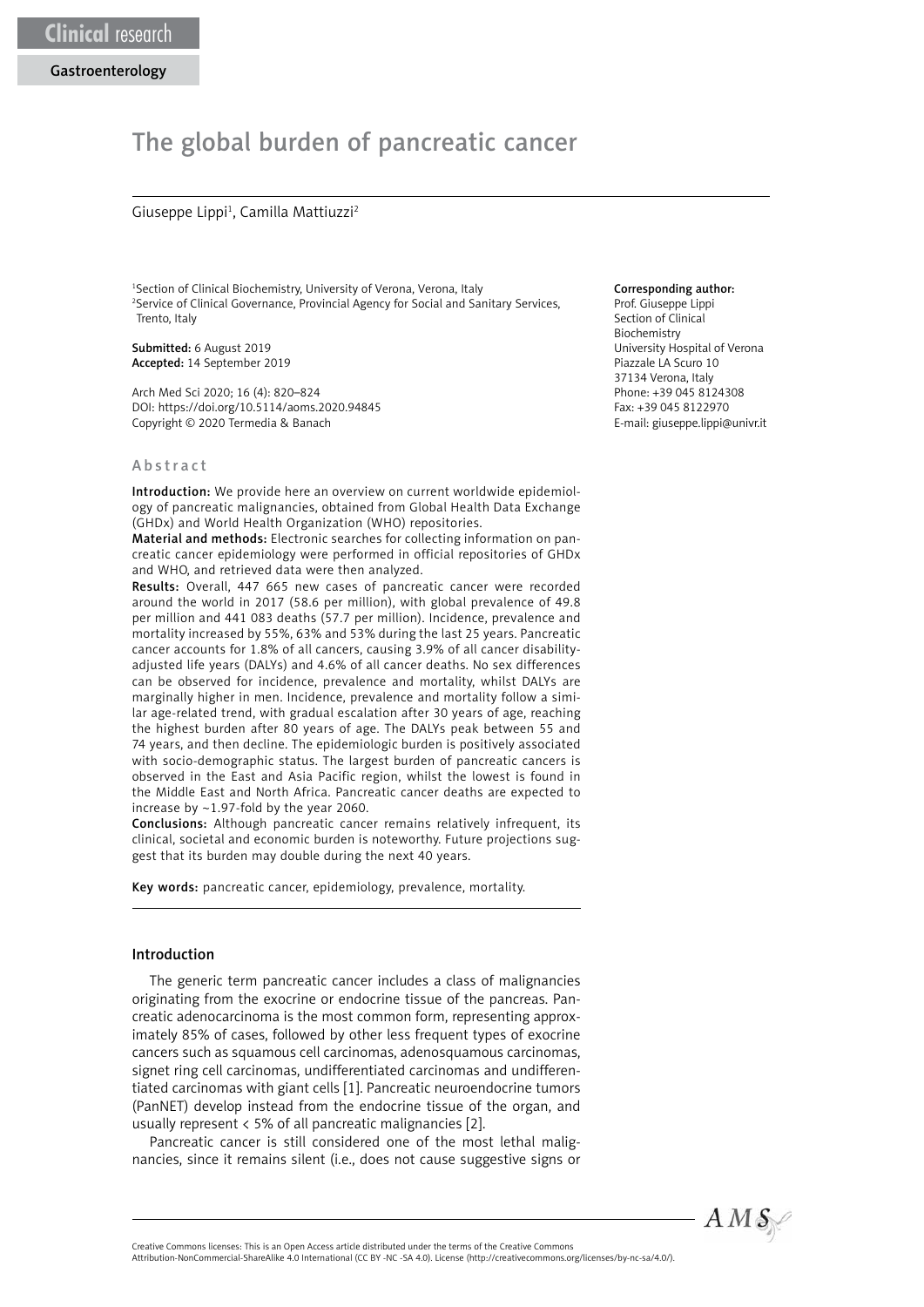symptoms) for a rather long time. Then, when patients become symptomatic, the cancer has usually reached an advanced and very frequently incurable stage. According to the American Cancer Society (ACS) [3], the overall 5-year survival rate for pancreatic cancer is dramatically low, approximating 9%. Notably, 97% of patients with distant cancer (i.e., stage IV) are expected to die after 5 years from diagnosis, whilst the 5-year survival rates of those with localized (stage 0, I, and IIA) or regional (stage IIB and III) cancers are ~34% and ~12%, respectively. The most important risk factors for pancreatic cancer include tobacco smoke (nearly 25% of pancreatic malignancies are probably due to cigarette smoking), obesity (body mass index (BMI) ≥ 30 km/m<sup>2</sup>), chemicals exposure (especially to benzene, petrochemicals pesticides and certain dyes), diabetes, pancreatitis, *Helicobacter pylori* infection, as well as some inherited diseases such as hereditary breast and ovarian cancer (HBOC) syndrome, familial atypical multiple mole melanoma (FAMMM) syndrome, familial pancreatitis, hereditary non-polyposis colorectal cancer (HNPCC) syndrome and Peutz-Jeghers syndrome [4, 5].

Since pancreatic cancer prevention and management need to be based on quality information, so that effective healthcare policies can be established, we provide here an overview on current worldwide epidemiology of pancreatic cancer.

## Material and methods

Recent data on pancreatic cancer epidemiology were retrieved from Global Health Data Exchange (GHDx), a large worldwide repository of healthrelated information maintained by the Institute for Health Metrics and Evaluation [6]. The Global Burden of Diseases, Injuries, and Risk Factors Study 2017 (GBD 2017) database encompasses thoughtful analysis of disease burden and mortality of 354 different human pathologies from 195 different countries and territories, between the years 1990 and 2017 [7]. The epidemiologic information originates prevalently from survey and surveillance data, admission and outpatient records, health insurance claims and literature studies, accounting for nearly 69 000 scientific sites [7]. These sources can be accessed with interactive citation tools from the GHDx database, where citations for specific GBD components are available. Epidemiologic data are finally estimated with the Bayesian meta-regression method Dis-Mod-MR 2.1.

A specific electronic search was conducted in GHDx for the specific condition ("Cause") "pancreatic cancer" [International Classification of Diseases (ICD) codes C25-C25.9, Z85.07, including all primary or metastatic malignant tumor involving the pancreas]. The query was then complemented by selecting additional epidemiologic variables such as "metric" (i.e., "number"), "measure" (i.e., "incidence", "prevalence", "DALYs" AND "deaths"), "year" (i.e., "1992" AND "1997" AND "2002" AND "2007" AND "2012" AND "2017"), "Age" ("Under 20" AND "20 to 24" AND "25 to 29" AND "30 to 34" AND "35 to 39" AND "40 to 44" AND "45 to 49" AND "50 to 54" AND "55 to 59" AND "60 to 64" AND "65 to 69" AND "70 to 74" AND "75 to 79" AND "80 plus"), "sex" (i.e., "male" AND "female") and "Location" ("SDI Regions" OR "WB Regions"). The year 2017 was selected for obtaining the current epidemiologic picture, since it is the last searchable year in the GHDx database. Data on mortality projection were instead obtained from the World Health Organization (WHO) database [8]. The data retrieved from the electronic searches were imported into a Microsoft Excel file (Microsoft, Redmond, WA, US), and then analyzed with Microsoft Excel and MedCalc statistical software (MedCalc Software, Ostend, Belgium).

The study was performed in accordance with the Declaration of Helsinki, under the terms of relevant local legislation. Ethics board approval is unnecessary at the local institution (University of Verona) for articles based on free scientific database searches.

## Results

# Global epidemiology

The burden of pancreatic cancer during the past 25 years is shown in Figure 1. A total of 447 665 new cases of pancreatic cancer were recorded around the world in 2017 (58.6 cases per million inhabitants), with global prevalence of 380 582 cases (49.8 cases per million inhabitants) and 441 083 deaths (57.7 per million inhabitants). Overall, incidence, prevalence and mortality have increased by 55%, 63% and 53% during the last 25 years. Pancreatic cancer currently accounts



Figure 1. Worldwide incidence, prevalence, causespecific disability-adjusted life years (DALYs) and mortality of pancreatic cancer during the last 25 years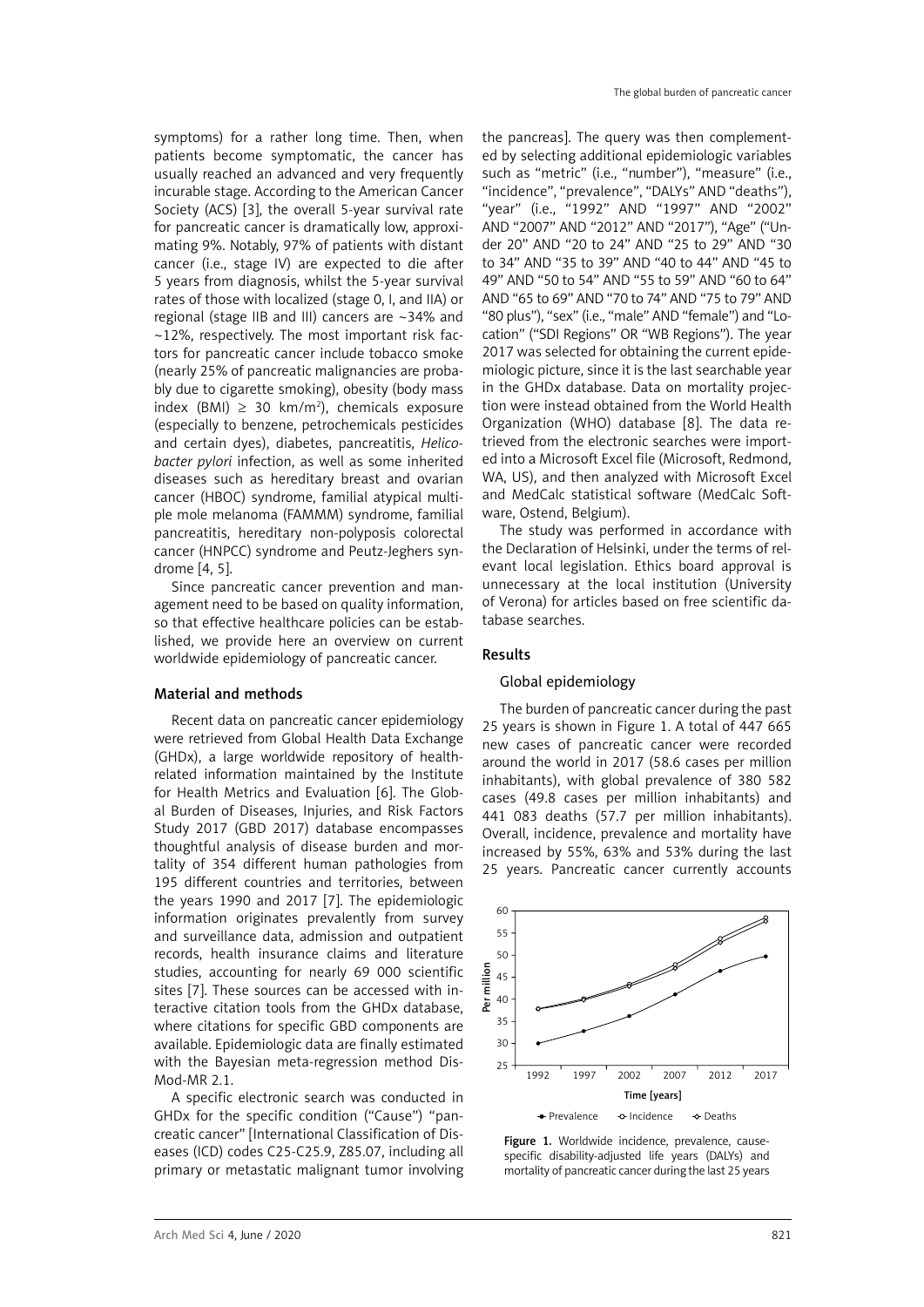| Sex         | $Incidence^{\dagger}$              | Prevalence <sup>†</sup>            | Deaths <sup>†</sup>                | DALY <sub>s</sub> <sup>t</sup>   |
|-------------|------------------------------------|------------------------------------|------------------------------------|----------------------------------|
| Men         | 61                                 | 55                                 | 59                                 | 3711                             |
| Women       | 57                                 | 45                                 | 56                                 | 3542                             |
| OR (95% CI) | $1.07(0.75 - 1.54)$<br>$p = 0.713$ | $1.22(0.82 - 1.81)$<br>$p = 0.318$ | $1.05(0.73 - 1.52)$<br>$p = 0.780$ | $1.05(1.00-1.10)$<br>$p = 0.047$ |

Table I. Worldwide incidence, prevalence, cause-specific disability-adjusted life years (DALYs) and mortality of pancreatic cancer in the two sexes

*† Per million.*



Figure 2. Worldwide incidence, prevalence, causespecific disability-adjusted life years (DALYs) and mortality of pancreatic cancer in different age ranges

for 0.79% of all-cause global mortality, with a 1.80-fold increase having occurred during the last 25 years (was 0.44% in 1992). Among all malignancies, pancreatic cancer is the  $14<sup>th</sup>$  for incidence (1.8% of all cancers), the 27<sup>th</sup> for prevalence  $(0.4\%$  of all cancers), but is the 9<sup>th</sup> cause of DALYs (3.9% of all cancers) and the  $6<sup>th</sup>$  cause of death (4.6% of all cancers). According to the GBD 2017 Disease and Injury Incidence and Prevalence Collaborators, 66% pancreatic cancer patients are in primary therapy or the controlled phase, 24% are in the metastatic stage, whilst 10% are in the terminal stage [7]. The DALYs for pancreatic cancer have also constantly increased during the last 25 years, from 4.64 million (0.18% of all DALYs) in 1992 to 9.08 million in 2017 (0.36% of all DALYs; 2-fold increase).

# Gender and age epidemiology

The worldwide sex distribution of pancreatic cancer is shown in Table I. Basically, no statistically significant differences can be observed in terms of incidence, prevalence and mortality, whilst the DALYs value is higher in men than in women with borderline statistical significance (+4.8%,  $p = 0.047$ .

The age distribution of pancreatic cancer in each age range is shown in Figure 2. Incidence, prevalence and mortality follow a similar trend, characterized by a gradual escalation after the age of 30 years, reaching the highest burden in subjects aged 80 years or older (> 20% of cases for all these three epidemiologic measures). The age-related DALYs seem to follow a different trend, with a peak between 55 and 74 years (~58% of all DALYs for pancreatic cancer), and then declining afterwards.

## Socio-demographic epidemiology

The incidence, prevalence, DALYs and mortality of pancreatic cancer in the different socio-demographic areas are shown in Table II. All epidemiologic measures gradually increase in parallel with SDI, and a highly significant exponential correlation can also be found between SDI rank and incidence (*r* = 0.993; *p* < 0.01), prevalence (*r* = 0.986; *p* < 0.01), DALYs (*r* = 0.999; *p* < 0.01) and mortality  $(r = 0.996; p < 0.01)$ . The incidence, prevalence, DALYs and mortality of pancreatic cancer in the different worldwide regions are shown in Figure 3. The trend of all these four epidemiologic measures is extensively overlapping, with a higher burden of pancreatic cancer recorded in the East and Asia

Table II. Incidence, prevalence, cause-specific disability-adjusted life years (DALYs) and mortality of pancreatic cancer in areas with different socio-demographic index (SDI) values

| <b>SDI</b>  | Incidence <sup>+</sup> | Prevalence <sup>+</sup> | Deaths <sup>t</sup> | DALYs <sup>t</sup> |
|-------------|------------------------|-------------------------|---------------------|--------------------|
| Low         | 13                     | 10                      | 13                  | 753                |
| Low-middle  | 21                     | 16                      | 22                  | 1424               |
| Middle      | 37                     | 27                      | 39                  | 3160               |
| High-middle | 75                     | 59                      | 77                  | 5988               |
| High        | 185                    | 176                     | 172                 | 11 012             |

*† Per million.*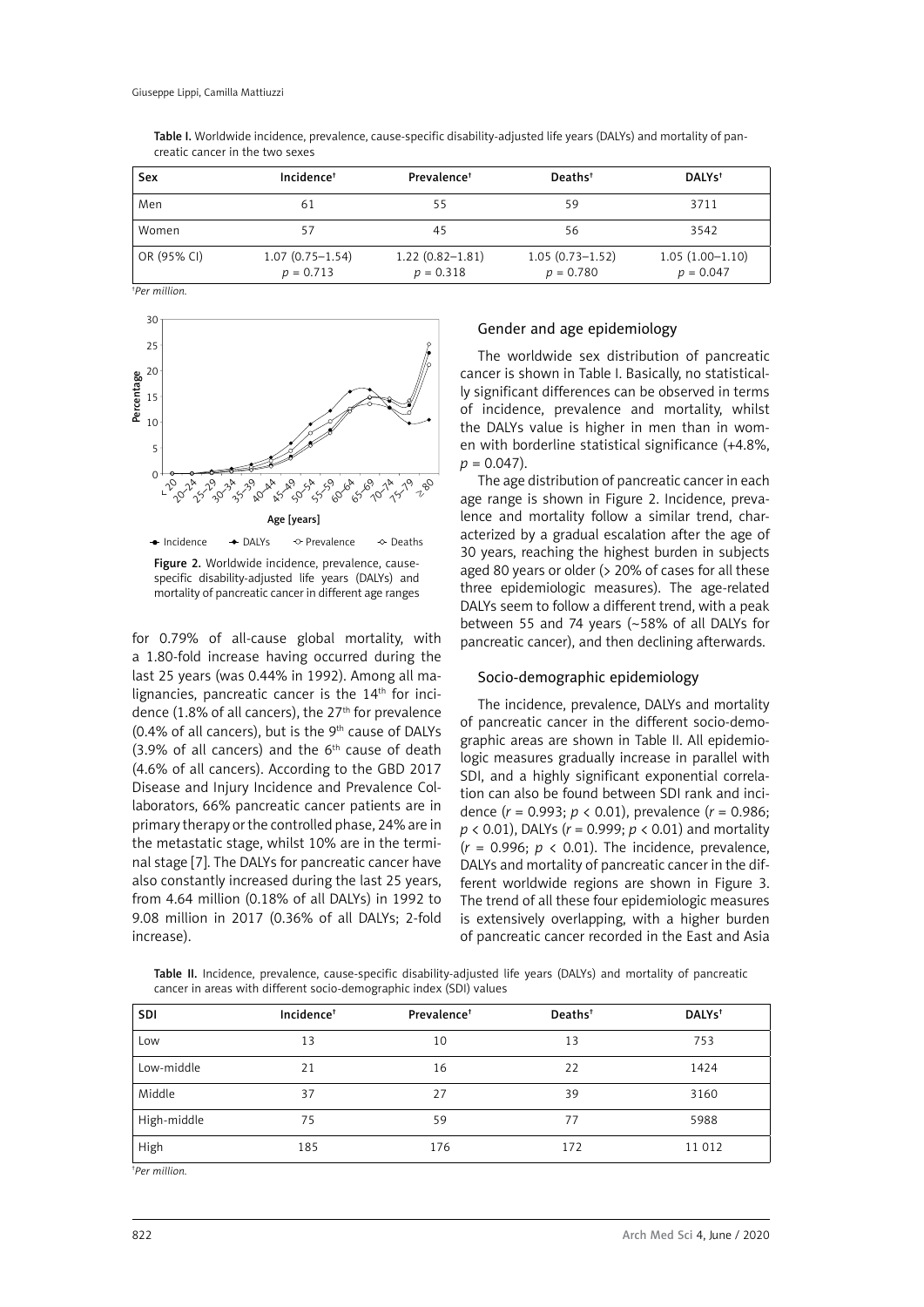

Figure 3. Incidence, prevalence, cause-specific disability-adjusted life years (DALYs) and mortality of pancreatic cancer in different geographic areas Incidence  $\rightarrow$  DALYs  $\rightarrow$  Prevalence  $\rightarrow$  Deaths

Pacific region (34.5–37.2% of all cases), followed by Europe and Central Asia (27.9–30.5% of all cases), whilst the lowest burden is found in Middle East and North Africa (always < 5% of all cases).

### Future projections

The projection of global mortality for the years 2016–2060 according to WHO data is finally shown in Figure 4. Notably, all-cause mortality will probably rise by  $\sim$ 1.80-fold during the next 40 years but, even more importantly, all-cancer and pancreatic cancer deaths are expected to both exhibit a larger increase, of approximately 2.08- and 1.97-fold, respectively. The total number of pancreatic cancer deaths will hence likely exceed 730 000 in 2060, exhibiting a virtually linear increase during the next 40 years ( $r = 0.996$ ;  $p = 0.004$ ).

#### Discussion

The results of this first combined analysis based on GHDx [6] and WHO [7] databases, which are the two most comprehensive and reliable healthcare data repositories around the world, attest that pancreatic cancer is still a remarkable cause of clinical, social and economic burden worldwide, and that its burden seems more frequently associated with some specific epidemiologic variables.

The current statistics, and especially WHO projections, demonstrate that the burden of this malignancy is expected to dramatically increase in the next 40 years, following a nearly linear relationship. This will ultimately lead to double pancreatic cancer mortality by the year 2060, approximating a death rate of  $>$  72 cases per million. Unlike previous reports showing a slightly higher burden of pancreatic cancer in the male sex [9], we found that sex differences are seemingly minimal and mostly not statistically sig-



all types of cancers and pancreatic cancers

nificant (Table I). A marginally higher value of DALYs was found in men compared to women, but the overall difference was modest (+4.8%). We also originally demonstrated that the geographical distribution of pancreatic cancer presents some paradigmatic trends, displaying especially a strong and positive relationship with the socio-demographic status. All the epidemiologic indices were strongly correlated with the SDI rank (correlations always > 0.98 and  $p$ -values always < 0.01), thus suggesting that preventive and diagnostic strategies will be more effectively implemented in countries with medium to high socio-demographic status. Notably, prevalence and mortality in middle-to-high SDI countries were  $\sim$ 9-fold (odds ratio (OR) = 8.6; 95% confidence interval (95% CI): 4.8–15.3; *p* < 0.001) and ~7-fold (OR = 6.7; 95% CI: 4.1– 10.9; *p* < 0.001) higher than in middle-to-low SDI countries, respectively. A larger burden of pancreatic malignancies could also be observed in East Asia and Pacific, as well as in Europe and Central Asia regions, whilst the epidemiologic impact in Middle East and North Africa remained extremely modest. Overall, the prevalence and death rate of pancreatic cancer in the East Asia and Pacific region were ~28-fold (OR = 27.6; 95% CI: 17.6– 43.3; *p* < 0.001) and ~20-fold (OR = 20.5; 95% CI: 13.5–31.2; *p* < 0.001) higher than in Middle East and North Africa, respectively.

Although our analysis of age distribution confirms previous evidence obtained from different sources and showing that the epidemiologic burden gradually increases with ageing (and displays a modest inflection before the age of 80 years) [9], we originally observed that the DALYs